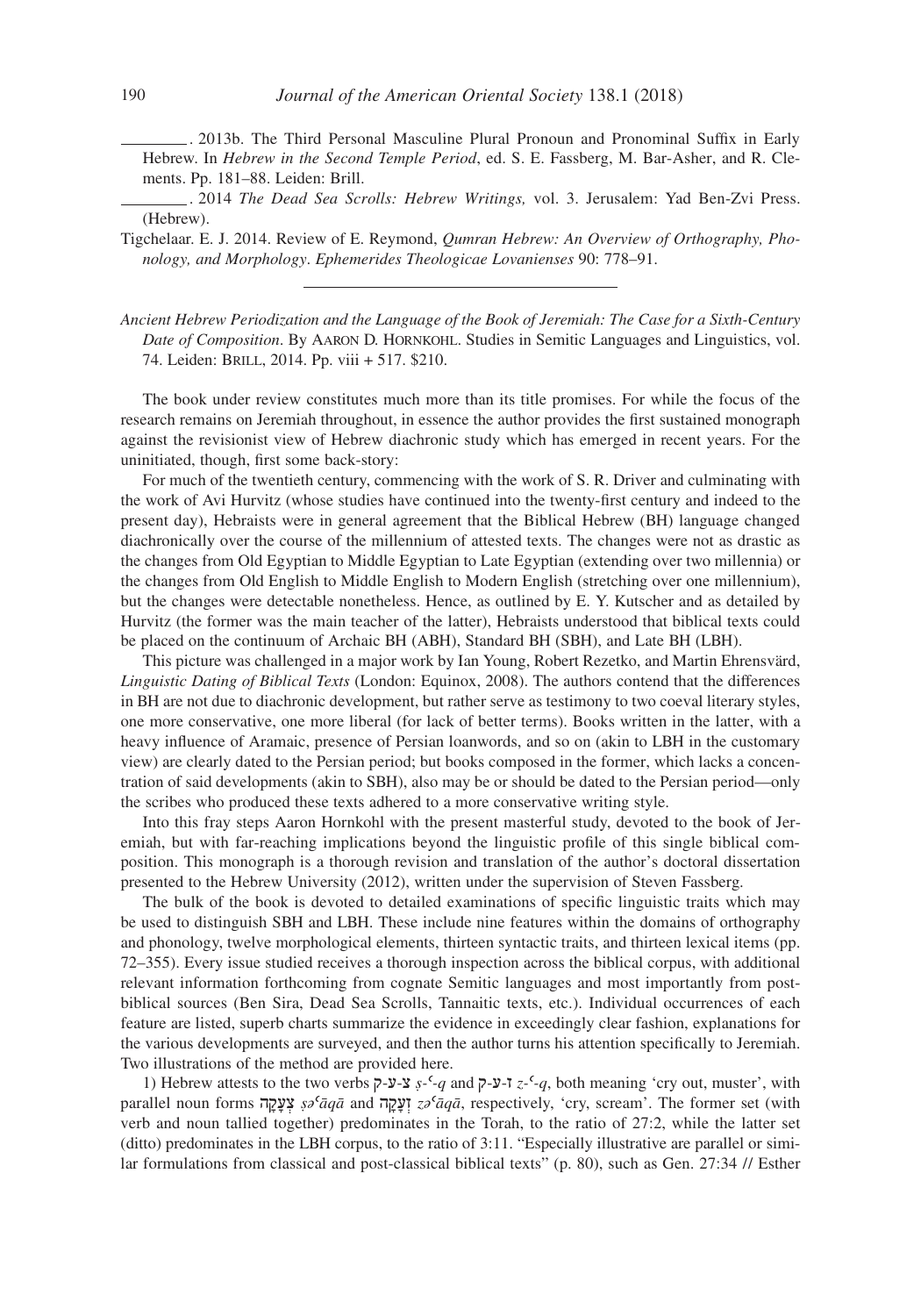4:1; Exod. 3:7 // Neh. 9:9; Exod. 8:8 // 2 Chron. 18:31—all of which have ק-ע-צ *ṣ-ʿ-q* in the earlier passage and ק-ע-ז *z-ʿ-q* in the later echo. Similarly, when one brings the Dead Sea Scrolls (both biblical manuscripts and non-biblical texts) into the picture: note, for example, the use of קַע ְצִי *yiṣʿaq* 'he cries out' in MT Isa. 42:2 vs. יזעק *yizʿaq* in 1QIsaa 35.11; and the use of הָקֲעָצ *ṣāʿăqā* 'she cried out' in MT Deut. 22:27 vs. זעקה *zāʿăqā* in 11Q19 [11QT] 66.7.

Given the strong preference for ק-ע-ז *z-ʿ-q* in Aramaic dialects, the trend from ק-ע-צ *ṣ-ʿ-q* to ק-ע-ז *z-ʿ-q* in Hebrew sources is explicable. In Jeremiah, the ratio of the two roots is 7:14, which Hornkohl interprets exactly as one would expect: on the way to LBH with its preference for ק-ע-ז *z-ʿ-q*, but still clinging to a sustained use of ק-ע-צ *ṣ-ʿ-q* as per SBH—which is to say, Jeremiah serves as a representative of Transitional BH (TBH) dated to the sixth century b.c.e.

2) Hebrew exhibits a rather unique linguistic phenomenon, with two forms of the 1.c.sg. personal pronoun, י ִכֺנָא ʾ*ānōkī* and יִנֲא ʾ*ănī*, both 'I'. The distinction between the two forms, especially in classical BH narrative, where both appear side-by-side, continues to exercise scholars, though several clear trends are visible nonetheless. The prime one is the obvious predominance of the latter form in LBH, as witnessed by the ratio of 3:76 in Esther-Daniel-Ezra-Nehemiah-Chronicles, especially when compared to such ratios as 17:12 in Judges and a precise 50:50 in Samuel.

The data for Jeremiah are 37:54, with "each form coming in a variety of genres throughout the book's various apparent component parts" (p. 110). On the one hand, then, "in terms of absolute numbers the relative regularity of י ִכֺנָא ʾ*ānōkī* in Jeremiah contrasts with the form's rarity in LBH proper and other late material, arguably highlighting Jeremiah's linguistically transitional character" (p. 111). On the other hand, Hornkohl observes that 35 of the 37 instances of י ִכֺנָא ʾ*ānōkī* in Jeremiah occur in divine speech, "a fact that would seem to indicate that use of the form in question was no longer natural, but had become archaistic, especially associated with formal speech contexts" (ibid.), thereby suggesting "the affinity of the book's language to post-classical Hebrew is nonetheless manifest" with regard to this specific feature (ibid.).

The results of all this work are clear: "On the basis of a detailed examination of over forty linguistic features—representing the full spectrum of linguistic categories: orthography, phonology, morphology, syntax, and lexicon—the conclusion of the present study is that, though likely composite, the extant book of Jeremiah was written in a form of TBH, the literary medium employed in works composed in the span of time linking the First and Second Temple Periods, probably approximately conterminous with the 6th century BCE" (p. 371). Beyond this statement, Hornkohl is able to finesse the matter further, by noting that the linguistic profile of Jeremiah is more classical than other TBH texts such as Ezekiel, Haggai, and Zechariah, just as one would expect, given the floruit and location of the prophet. In sum, the book serves as a strong response to the Young-Rezetko-Ehrensvärd approach noted above.

The book of Jeremiah has a more complicated literary history than most biblical books, because it was transmitted in two versions, a longer one represented by Masoretic Text (MT) and a shorter one represented by the Greek edition—with the former containing about one-sixth more material. This fact has led some scholars to theorize that the MT "pluses" derive from a later time period, added and interpolated into the earlier shorter version by a post-Jeremiah scribe. Hornkohl addresses this important issue in fine fashion: for each of the forty-seven features studied, he includes a short summary of the evidence as distributed between the two versions, the shorter reconstructed *Vorlage* of the Greek and the longer MT. All of this work, then, is summarized in a separate chapter (pp. 356–69), in order to determine whether the "pluses" in the MT are from the same period as the shorter version or whether they represent new material composed at a later period.

The results are clear: from a linguistic perspective, the "pluses" are only slightly later than core Jeremiah; hence, they do not reflect "a late post-exilic composition, but [rather], like the rest of Jeremiah, a product of the transitional period" (p. 369).

Notwithstanding the remarkable amount of data presented in this work, in one instance I would have preferred some additional discussion. I refer to the unusual form כוּתְל ְמַמ *mamləkūt* 'kingdom', which appears in Jer. 26:1 and 8x elsewhere in the Bible. The word is mentioned on p. 71, with the assertion that the form is "not necessarily characteristic of any diachronic layer of ancient Hebrew," with further mention of the word relegated to a footnote (p. 319 n. 68) within the discussion of the related word